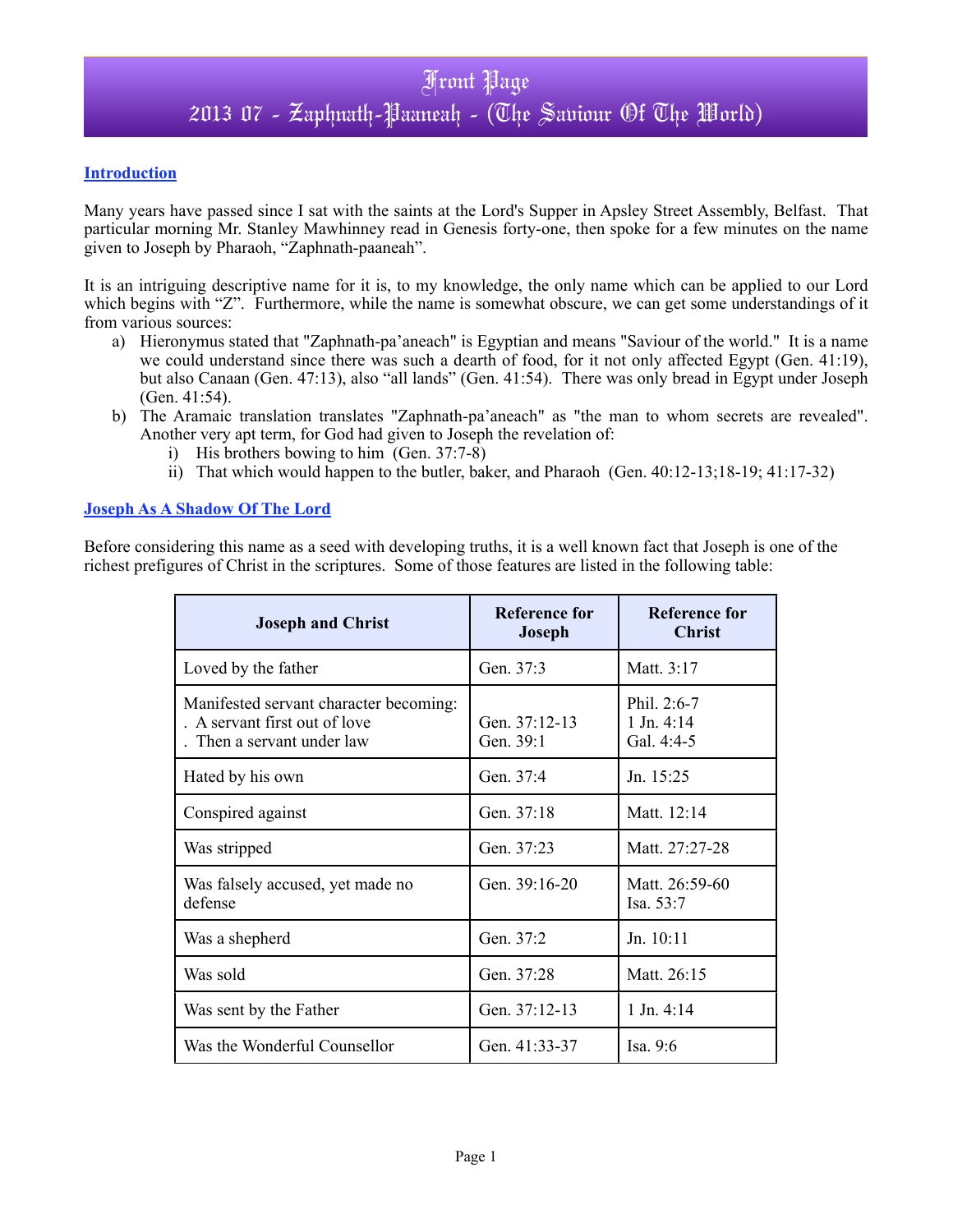# Front Page 2013 07 - Zaphnath-Paaneah - (The Saviour Of The World)

#### **Joseph Was Called Zaphnath-paaneah, Translated As "The Saviour Of The World"**

Zaphnath-paaneah is the meaning of which is given to the Lord on two occasions. (Jn. 4:42; 1 Jn. 4:14)

#### **John 4:42**

In the context of John's gospel the Samaritans had not heard the Lord at Jerusalem or in a Jewish setting, but He was among the ones the Jews had no dealings with! (Jn. 4:9). These Gentiles who sat in darkness (Matt. 4:16) now realized this man was the promised Messiah, was the Saviour of the Gentiles as well as the Jews! Christ was to them "a revealer of secrets" for they understood Messiah was the Saviour of the world. They were not His people for whom He came to save "from their sins" (Matt. 1:21), they were those who were: "Without God, without hope in the world, aliens from the covenants of promise" (Eph. 2:12).

It is interesting but sad that the disciples went into the city to buy food, yet there is no record of them witnessing to the Samaritans. Were they racist, or conformists to culture, or thinking of themselves as a higher people? We do not know, but the Lord being the Saviour of the world discarded all racism and cultural boundaries to bring the gospel to the Samaritans. If His own would not receive Him, here were a people who would.

The Jews did not apply the term "Saviour" to the Messiah, it was restricted to God. This is stupendous for it means these Gentiles were given a revelation by the "revealer of secrets" that the Jews had not accepted. The Jewish nation had seen the evidences of the Lord's deity, they had heard His claims, the witness of John and of the Father, yet they rejected Him. Indeed, it was on this very point He was mocked and nailed to the cross.

When these Samaritans made the statement "This is indeed the Saviour of the world", by the clause "this is indeed", they were indicating He was the unique unequaled Saviour of the world without peer from pagan deities or Roman emperors.

#### **1 John 4:14-16**

The context in John's first epistle is different from that of his gospel. John does not ask for a date, a place and a time how one is saved. He is not concerned about the "apparent" but the real, and gives seven tests to determine if one has eternal life. In the section where the Lord is called "the Saviour of the world", John is speaking about love (1 Jn. 4:7-21). It is written in a series of parallels. Twice he will write of:

- a) The evidences of God's love (v. 9, 20)
- b) The priority of God's love (v. 10, 19). This is followed by:
- c) Love perfected and the individual perfected in love (v. 11-12, 18)
- d) "Hereby" and "herein" (v. 13-14, 17)

It is so easy to say "we love all the saints" and John knows this for he writes: "Let us not love in word, neither in tongue" (1 Jn. 3:18). Lip service can be meaningless words. Obviously these saints did not know or practice the love that Paul wrote of in his Ephesian prayer: "That ye may be able to comprehend with all saints, what is the breadth, and length, and depth, and height, and know the love of Christ" (Eph. 3:18-19). Had this been practiced John would not have written 'Beloved let us love one another (1 Jn. 4:7). Love for a segmented group of the saints is not divine love, love which ignores, cuts off, sees other saints as second rate is not the love of Christ. Note the words of the Holy Spirit which manifest the love of God and Christ and is expected to be in the believers:

- a) "In this was manifested the love of God toward us, because that God sent His only begotten Son into the world, that we might live through Him" (1 Jn. 4:9)
- b) "He loved us, and sent His Son to be the propitiation for our sins" (1 Jn. 4:10)
- c) "If (better, since, there is no doubt about His love) God so loved us, (note not 'God loved us' but 'God so loved us') we ought also to love one another" (1 Jn. 4:11).